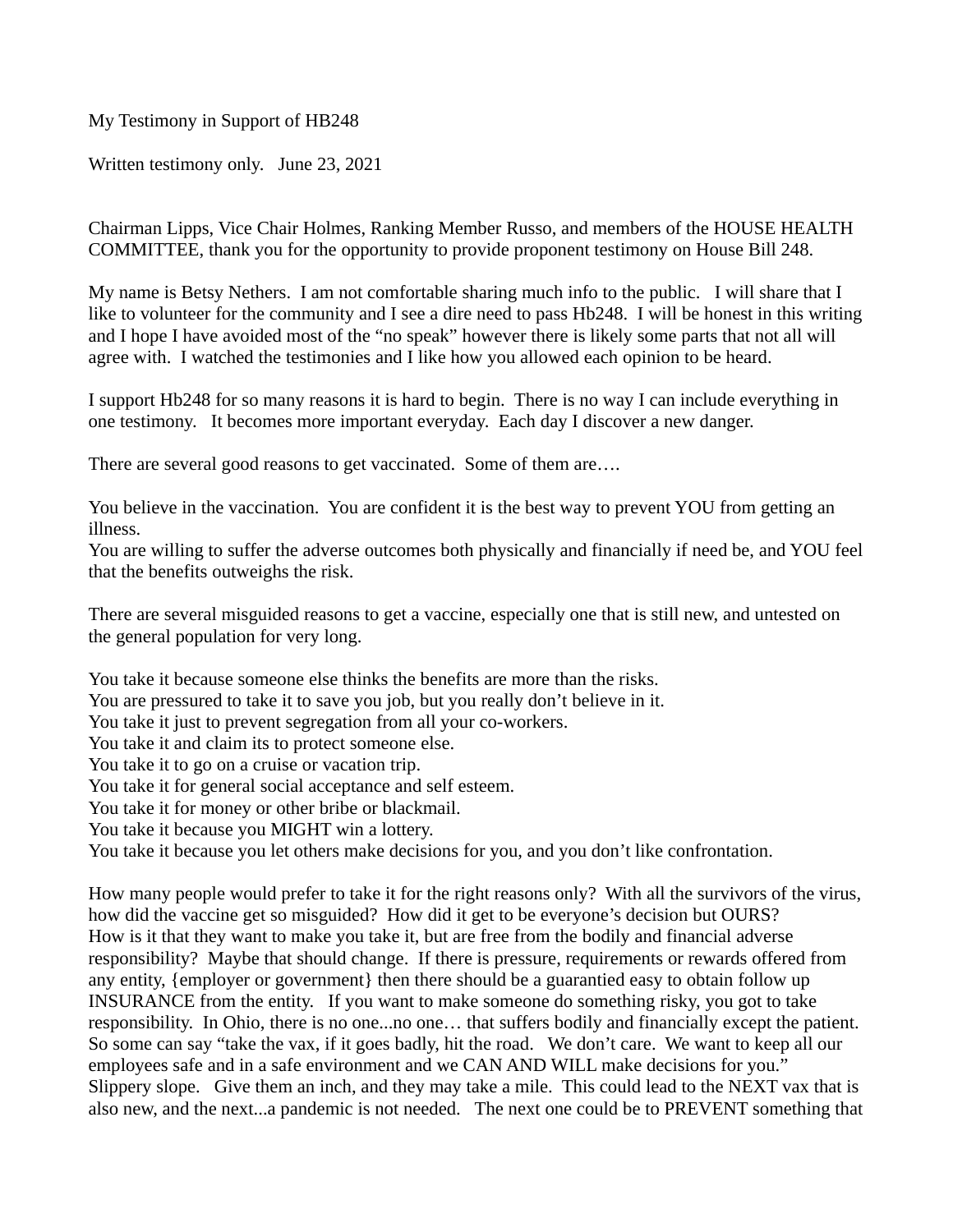Written testimony only. June 23, 2021

the EXPERTS PREDICT is coming. Sneaky. Where are there legal boundaries? How far can they go? What else can they require once we accept that business can control our health management?

I am fully vaccinated, with the older vaccines, and I appreciate them, but I can see so many problems with requiring this vax.

Water finds it's own level. So does trust, and respect. I think the "Medical Powers that Be" would do well to ponder that. Also, that Leaders lead, and people follow. Others must resort to manipulation, and misguided pressure.

So all those that took the vax for the health of someone else, because they care, how much would they share if they won the vax lotto? Would they care about everyone then? Would they share? Its not really about everyone else, is it.? I can't really say its wrong to forget about everyone else after a big win, but it is something to ponder.

Now for the experts that no one hears. The citizens and employees that want our state to thrive, not only with commerce, but with good strong spirit and comradery. Freedom to CHOOSE is a big part of it.

Trust in the vaccine is another. So trust the vaccine around people whether others are vaxed or not. If you really trust the vax, there is no need to worry about others. Water finds its own level. Did you get it because you trust it to make you safe, or just to socially pressure others to get it too?

We have been very limited on what experts we can follow. Someone else chose them for us pre-covid. They were not elected or even heard of by most people. We have been expected to trust them, whoever they are, with out question. They told us everyone carries the virus sick or not. {a-symptomatic} WE were not allow to ask how? But they also said "well we just don't know." So I for one of many, think it is time to follow experts who DO know. So far, there has been no expert that has been right about everyone. Maybe its time to put the power of choice back into the experts that count…..

THE EVERYDAY CITIZENS. The people have been experts of their bodies for many years, have been making medical decisions for their bodies for many years, and living with the outcome of their choices day in and day out for years. The people have to be treated as experts as well. The two big differences, in two groups, is

One group is responsible for their decisions. [the PEOPLE group] The Other group is not. They can say, "its all new, so we just don't know. " and skip out on responsibility, plus keep their mistakes under cover by sencorship.

One group is an expert of the BODY. The other is an expert in a LAB. The People can make the best decisions for their health, since they have been doing it for hundreds of years, and I admit that we had some help from the LAB experts. It is appreciated. But lets not get too much of a good thing. Don't go to far with it. The citizens always need the power and right to say NO to medical advice if it just doesn't seem right. The "Medical Powers that BE " have us well informed on the benefits of the vax. The information on the adverse effects and deaths from the vax have been very hard to discover and covered up and minimized, and obscured. One example is the advertisements on TV. Any other medical advice, medication, or vaccination is followed up by the side effects and consequences. Even cigarettes, cough medicine and anything over the counter has warning label.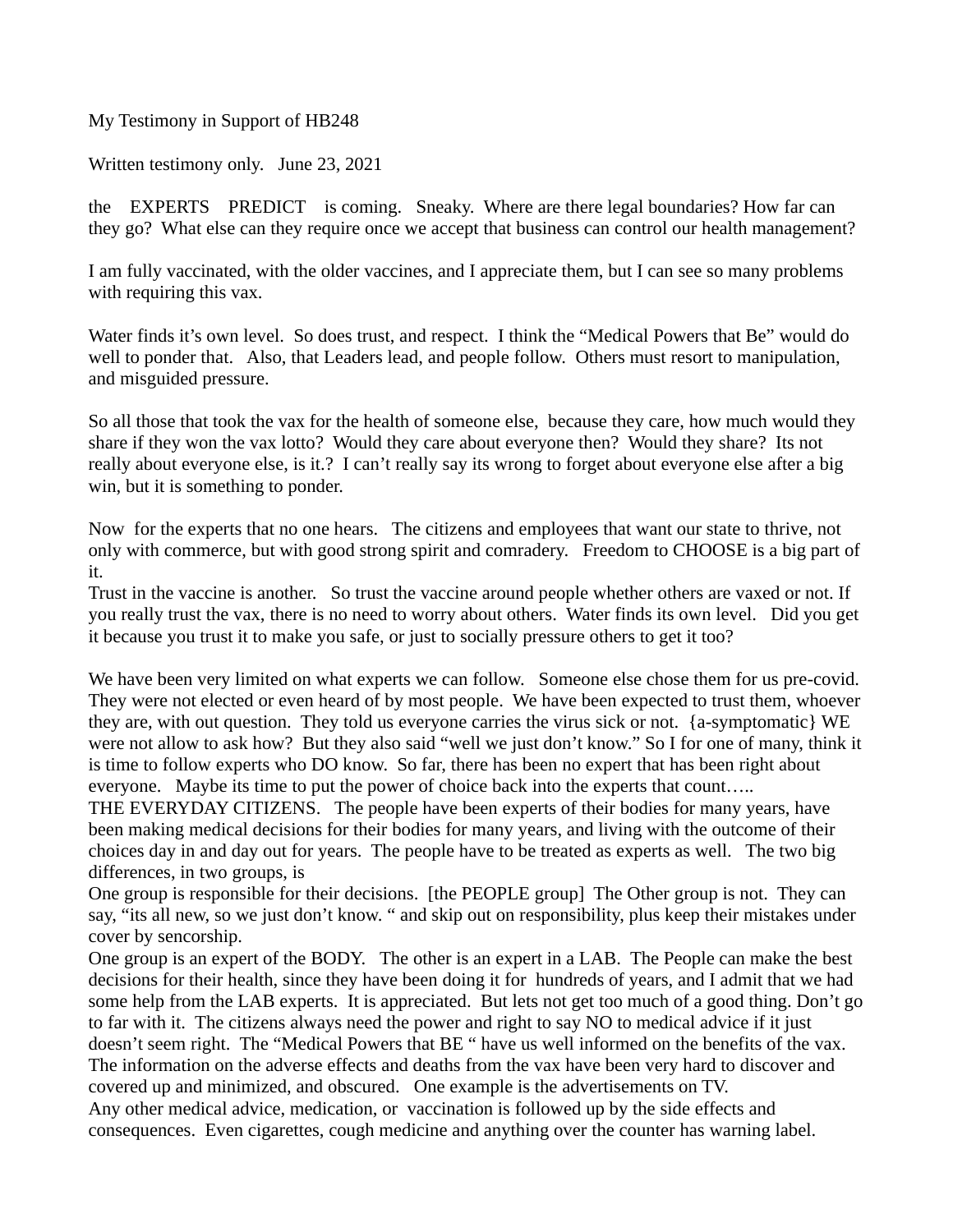Written testimony only. June 23, 2021

But this covid vaccine? Its the miracle fix. No warnings at all. Especially when the vax lotto is mentioned on TV (presser) Its all about winning, and all about new manipulations, but not about WARNINGS. This is an important issue. I think the warnings should be verbally stated at each presser as well as all commercials. It does have some very important details being left out. Does any one ever tell you why NOT to take it? Are the "Powers that be "all salesman? Is that why only the highlight of the vax can be discussed?

For an new medical trial this doesn't seem safe or smart. What you DON'T know CAN hurt you. What is the real motive of the "Powers behind this?" If it is about the safety of the citizens, how could they skip this information? Are they trying to wipe it out completely? Again, water finds its own level. Leaders lead and people follow. Others have to bribe, hide info, and manipulate. Who DO the people of Ohio trust? Why? Does trust have to be EARNED first?

Many people still have a natural immunity, and value it intensely. Many Ohioans want to use it, because it is already in place, it belongs to them and no one else. The most important thing about natural immunity is it can be TRUSTED. It is free, and for many it offers more protection than a shot, and then a booster, and then another shot, and another booster…

Natural immunity is never chosen for the wrong reasons. It is always there to protect us to the best of its ability. It is up to the citizens to keep it strong, and by that it means "use it or loose it."

I apologize for the length of this testimony. There is always a mountain of reasons to support this bill.

I would like to imagine what might happen if this bill fails…..imposing such destruction of intensely important personal choice. Employers will be given special gifts in some immoral but legal back door way to require their employees to get the vax. This may lead to what we are already seeing ...a worse-case scenario. Many were staying home and not working due to the mask mandates. They get paid to stay home and breathe, instead of work and stifle themselves all day long 40 hrs a week and after work if they shop. [to protect others, of course]

The mask mandate is still being used by employers that claim they can't get anyone to apply. Imagine if you had to sell you immune system to your employer by getting the shot to keep your job by an employer that cares more about his kickbacks, than he really does about his employees or even the moral. Those that take the vax to keep their job may well be resentful and this may effect employee morale. Do we want environments like that?

Many others will exit the employment and seek a better job, one that is a little lighter on the requirements.

Many will stay home, breathe freely, and keep their trusted natural immunity while collecting unemployment and welfare. However, this will catch up with them later on. At some point, everybody needs health care. Even rx refills sometimes requires a visit. So this means that

EVERYBODY...everybody will be forced to get the vax under duress. Will Dr.s require the patient to be vaxed in exchange for services? What if you need to visit a loved on in the hospital? Will they require visitors to be vaxed? It is a foul and underhanded way to force every Ohio citizen to get the vax. Governments know it's wrong, so they use the businesses. The pressure on business and private individuals needs to stop now.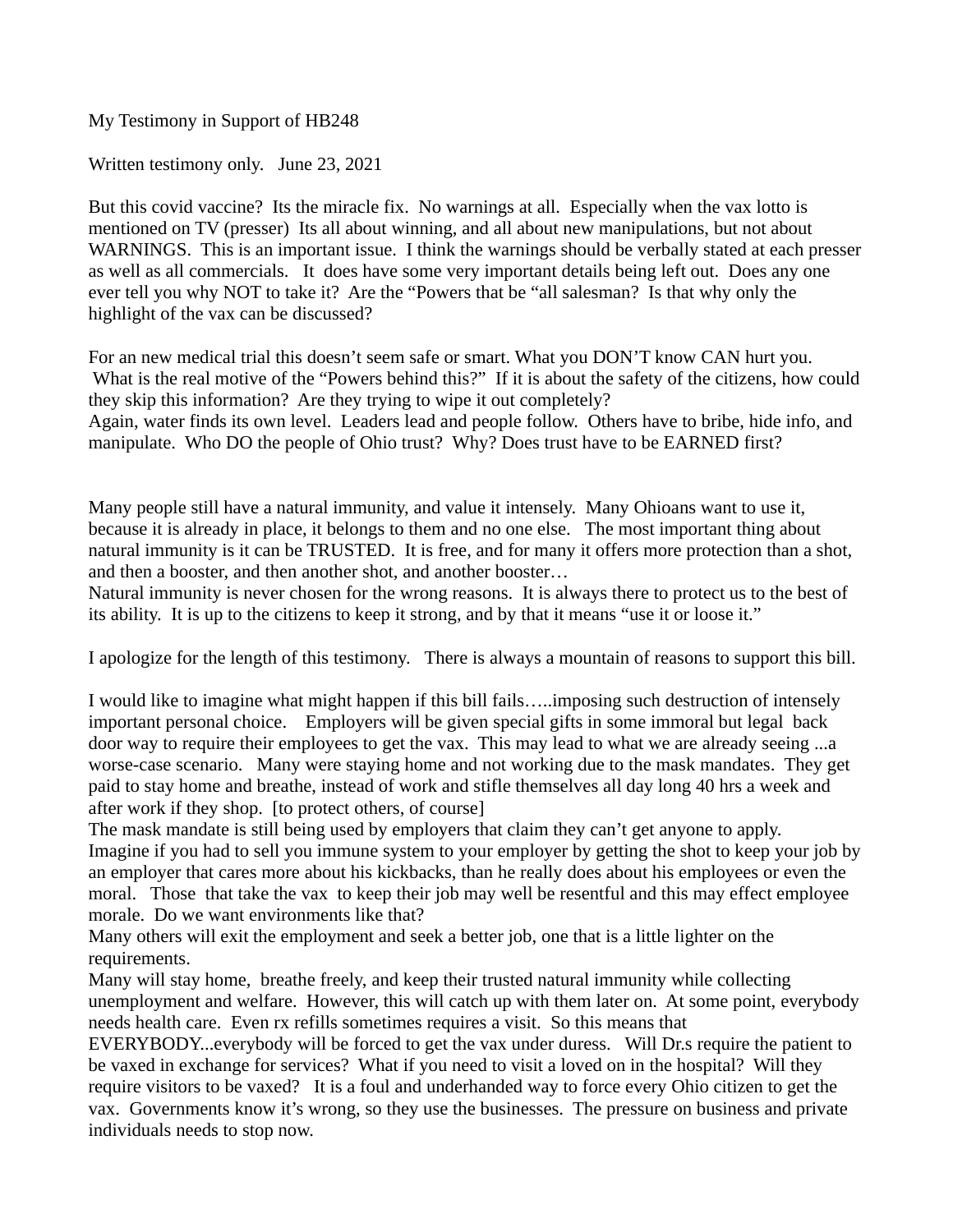Written testimony only. June 23, 2021

Many will start their own business, so that they get a cut in the kickbacks too, or will stand up and not question personal health info. They will most likely be appreciated and employees will follow them. Leaders lead and people follow. Others walk all over the rights of others and manipulate and finds ways to 'friendly force ' others to do their bidding. Our economy and our healthcare as well as morale is is danger. It doesn't have to be.

There are many more unpleasant outcomes from the failure of this bill. Human rights violations have been ignored because of the social pressure already. Ignoring this is another slippery slope. Failure of this bill is a danger to Ohio's People, Jobs, and the entire future in all areas, including families. We have to stop the misguided vaccine manipulation now. What is the real motive of the "Medical Powers that be?"

Will we be able to go into stores with out discrimination or segregaton? Will we be working together, or segregated ? The covid management so far seems to intend to divide up and mess with our natural belief system.

Of all those that oppose this bill, what do they have in common? Who are they powered by? Do they profit thousands of \$\$\$? Is there more than just money involved? Should we trust them?

We have all been watchful. We have seen thousands of cases and survivors. What we have NOT seen, however, is local journalist in local hospitals. When the hospitals were overflowing, the "Powers that Be" told us they were in dire straights, worst ever. But we were never allowed to ask questions or send a trusted journalist in for documentation. Hazmat suits could have been worn, but were not permitted. Even after vaccines were available, journalists were not permitted on scene. WHY? Most of the cases survived without even being hospitalized.

We have heard over and over all about the miraculous vaccine and the pressure to "get it now!" What we do not hear is answers to a local journalists questions directed to the greatest Governor of all Times…..the same one that doesn't like Journalist Jack Windsor's questions. I would like to see a one on one interview between the two. We hear the same info over and over, like we should be convinced that is all we need to know. Who decides this? I wonder if there is a game changer question? Again, what do the "Powers that Be" have in common? This is important to take into consideration.

 I am happy to be writing for all those that do not have the opportunity. All of our lives depend on this bill, including rich, poor, and everyone in between. It will not harm one person, but it saves us all from being forced to take a vax for the wrong reasons, and prevents others from making important health decisions for us. It creates a legal boundary that protects us. The management of the covid virus over the last year really bothers me, and the future scares me. It sometimes keeps me up at night. I do find that contacting our Representatives and Senators does help some. Please don't let the PEOPLE down. I am not the only one. I speak for many Ohioans and people across the country.